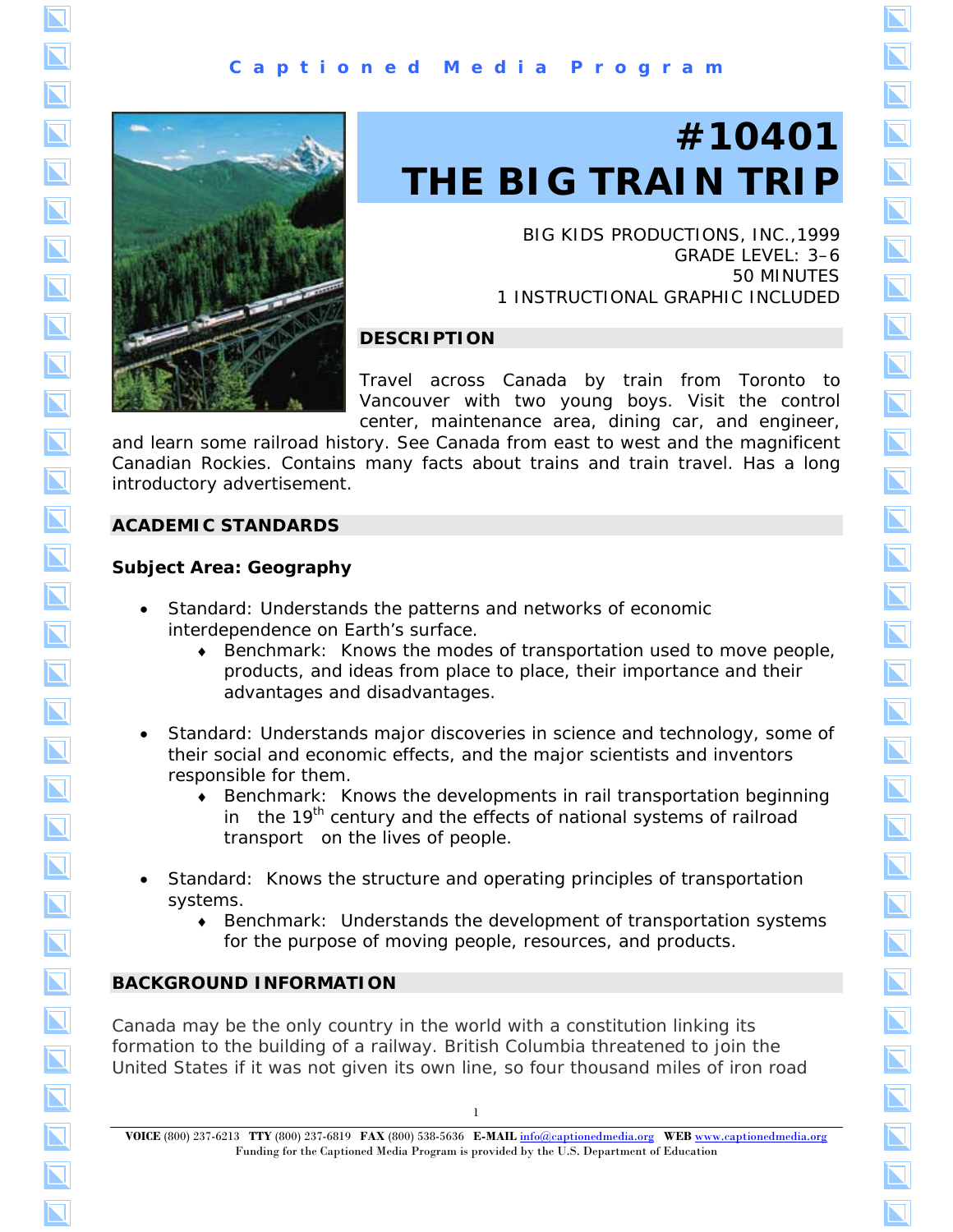was driven from the Atlantic to the Pacific. Trains have played a crucial part in Canada's history ever since.

The Champlain and Saint Lawrence Railroad was the first public railway in Canada. It opened in 1836 and ran between La Prairie and St.-Jean, Quebec on wooden rails with iron straps. It was decided to construct a coast-to-coast railway system. Work was started in both the East and the West, with the rails to link up in the



middle. Once the railway was completed in 1885, settling the West became possible.

 $\overline{\blacktriangledown}$ 

 $\overline{\blacktriangleleft}$ 

 $\overline{\bf N}$ 

 $\overline{\bf N}$ 

 $\overline{\bf N}$ 

 $\overline{\bf N}$ 

 $\overline{\bm{\Sigma}}$ 

 $\overline{\bm{\nabla}}$ 

The first train to cross Canada was a Canadian Pacific Railway train that departed from Montréal's Dalhousie Station on the evening of June 28, 1886. It had taken 12,000 men, 5,000 horses, and 300 dogsled teams to build the railway.

# **INSTRUCTIONAL GOALS**

- 1. To introduce the Canadian railway system.
- 2. To document the events of a train trip through Canada.
- 3. To observe the people involved in the operations of a train.

# **VOCABULARY**

- 1. boarding
- 2. connect
- 3. Continental Divide
- 4. depot
- 5. diesel engine
- 6. dispatchers
- 7. Doppler effect
- 8. escalator 9. foot hills
- 10.freight train
- 11.horsepower
- 12.kilometers
- 13.locomotive

15.passenger

14.model

17.schedule 18.station 19.switching engine 20.time zones

16.prairie

- 21.wheel bearings
- 22.whistle

- **Discussion Items and Questions** 
	- 1. Who are the "red caps"? What do they do?
	- 2. How does a locomotive work?
	- 3. What does the engineer do?
	- 4. What is the Doppler effect?
	- 5. Name the different cars of the train and what purpose they serve.
	- 6. How fast does the train travel?
	- 7. What affects how fast the train can move?
	- 8. What is the VIA Maintenance Center? What



<sup>2</sup> **VOICE** (800) 237-6213 **TTY** (800) 237-6819 **FAX** (800) 538-5636 **E-MAIL** [info@captionedmedia.org](mailto:info@captionedmedia.org) **WEB** [www.captionedmedia.org](http://www.captionedmedia.org)  Funding for the Captioned Media Program is provided by the U.S. Department of Education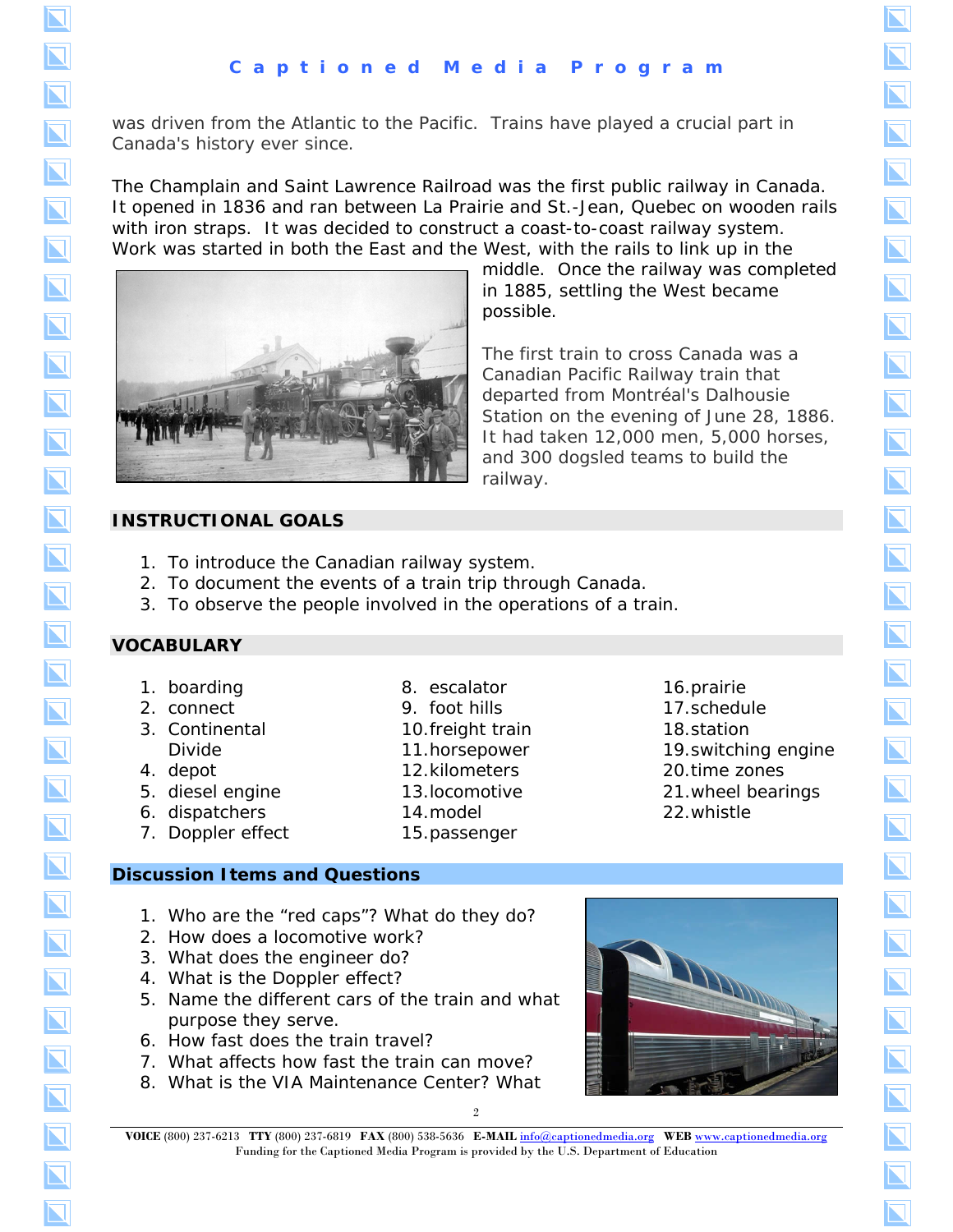happens here?

9. What makes the cars look like new when the trip is over? 10.Where does the train go after the passengers get off?

#### **Applications and Activities**

Students will be introduced to the opening of the Canadian West, the Canadian railway system, and the history of Canada. Teachers can help students:

- identify various aspects of the pioneer experience: economics, transportation, geography, social history;
- gain an understanding of the challenges and hardships of life as a pioneer; and



 $\overline{\bf N}$ 

 $\overline{\bf N}$ 

 $\overline{\bf N}$ 

 $\overline{\blacktriangle}$ 

 $\overline{\bm{\Sigma}}$ 

 $\overline{\mathbf{N}}$ 

 $\overline{\mathbf{N}}$ 

 $\overline{\mathbf{N}}$ 

 $\overline{\mathbf{N}}$ 

 $\overline{\blacktriangle}$ 

 $\overline{\bm{\Sigma}}$ 

 $\overline{\bm{\Sigma}}$ 

 $\overline{\bm{\Sigma}}$ 

 $\overline{\mathbf{N}}$ 

 $\overline{\mathbf{N}}$ 

 $\overline{\mathbf{N}}$ 

 $\overline{\bf N}$ 

 $\overline{\mathbf{N}}$ 

 $\overline{\bf N}$ 

 $\overline{\bm{\nabla}}$ 

make connections between historical events, such as settling the Canadian West and the coming of the railway, and how these events shaped Canada as we know it today.

Activities can include having students:



- research and write a report on the history of the Canadian rail system;
- take a field trip on a train to a nearby town, drawing parallels between American and Canadian railway systems;
- discuss the events and sites that the passengers encountered as they traveled across Canada;
- explain sound waves, and why sound changes for moving objects (see INSTRUCTIONAL GRAPHIC); and
- use a slinky, piece of string, or jump rope to illustrate sound waves and the difference in high and low pitch waves.



**VOICE** (800) 237-6213 **TTY** (800) 237-6819 **FAX** (800) 538-5636 **E-MAIL** [info@captionedmedia.org](mailto:info@captionedmedia.org) **WEB** [www.captionedmedia.org](http://www.captionedmedia.org)  Funding for the Captioned Media Program is provided by the U.S. Department of Education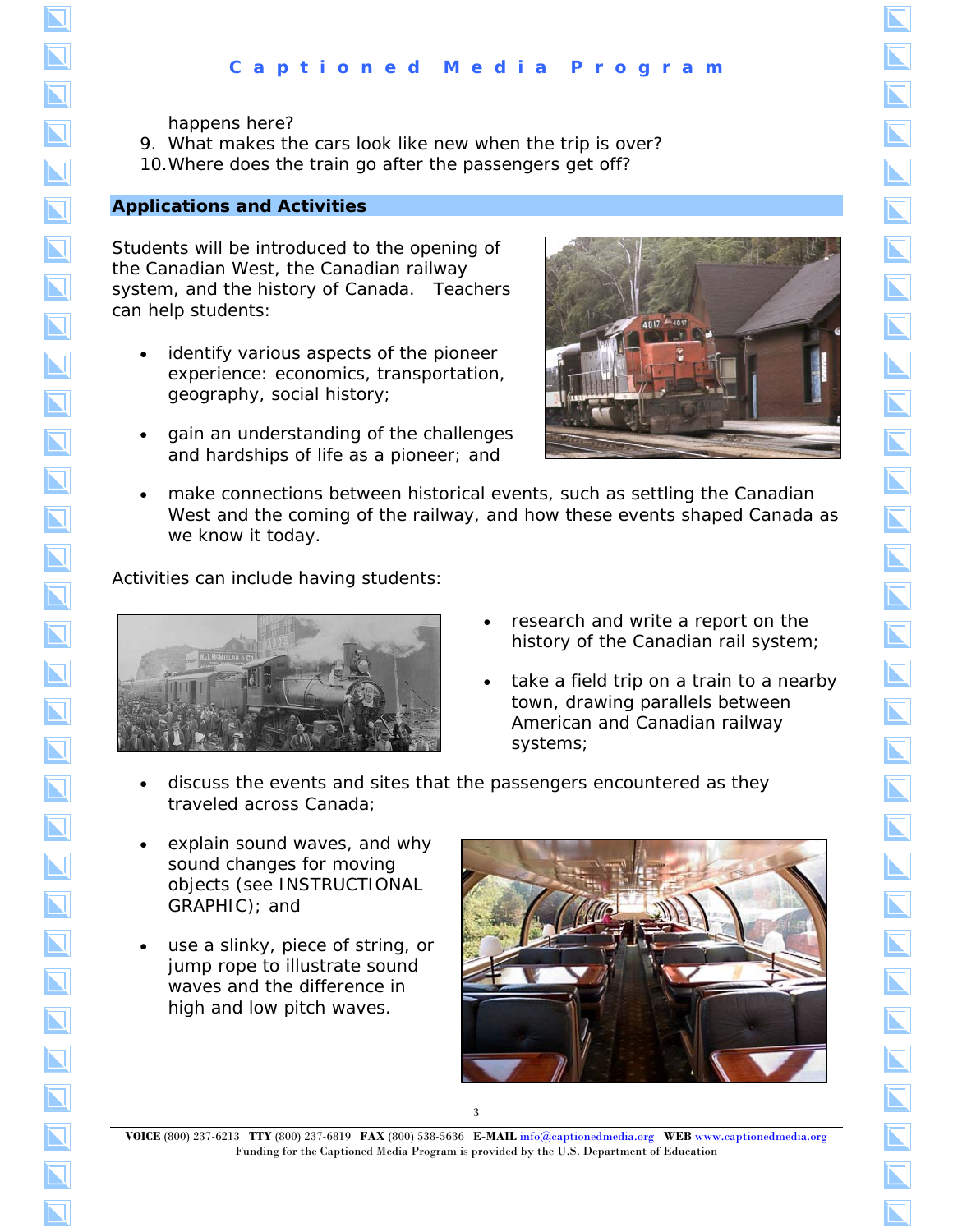#### **INSTRUCTIONAL GRAPHIC**

THE DOPPLER EFFECT FOR A MOVING SOUND SOURCE

#### **RELATED RESOURCES**

#### **Captioned Media Program**

- *[The Eastern Canadian Provinces](http://www.captionedmedia.org/titledetail.asp?dn=3600)* #3600
- *[Canada: Its History, People & Government](http://www.captionedmedia.org/titledetail.asp?dn=10399)* #10399
- *Trains* [#8927](http://www.captionedmedia.org/titledetail.asp?dn=8927)
- *[The Western Canadian Provinces](http://www.captionedmedia.org/titledetail.asp?dn=3681)* #3681

#### **World Wide Web**



The following Web sites complement the contents of this guide; they were selected by professionals who have experience in teaching deaf and hard of hearing students. Every effort was made to select accurate, educationally relevant, and "kid safe" sites. However, teachers should preview them before use. The U.S. Department of Education, the National Association of the Deaf, and the Captioned Media Program do not endorse the sites and are not responsible for their content.

#### • **VIA RAIL CANADA**

#### [http://www.viarail.ca](http://www.viarail.ca/)

Contains schedules, route maps, and tourist information about the railway featured in the video. Explore both the train and Canada with virtual tours.



 $\overline{\bf N}$ 

 $\overline{\mathbf{N}}$ 

 $\overline{\bm{\Sigma}}$ 

 $\overline{\bf N}$ 

 $\overline{\bf N}$ 

 $\overline{\bm{\nabla}}$ 

#### • **AMTRAK**

#### [http://www.amtrak.com](http://www.amtrak.com/servlet/ContentServer?pagename=Amtrak/Page/Traveling_With_Amtrak_Index_Page&c=Page&cid=1080072922215&ssid=6)

A private company which, on May 1, 1971, began managing a nationwide rail system dedicated to passenger service. This link contains route maps, schedules, and fares for America's passenger train service.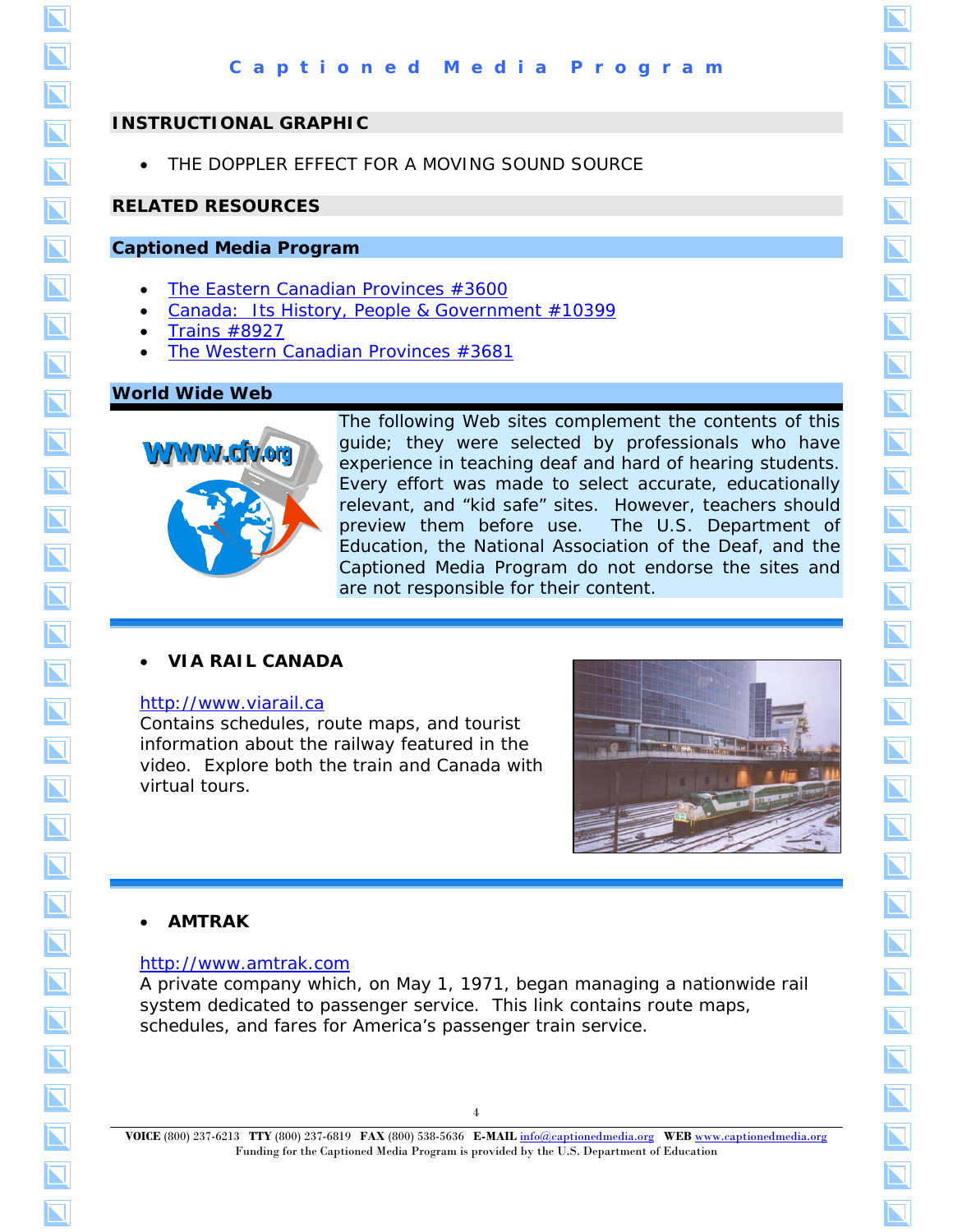

# • **CENTRAL PACIFIC RAIL ROAD**

## <http://cprr.org/>

A great historical event in transportation occurred on the continent in Promontory, Utah, on May 10, 1869, as the Union Pacific tracks from Nebraska joined those of the Central Pacific Railroad out of California. This site reflects a pictorial history of the Central Pacific Rail Road. Includes essays and stories from various sources.

 $\overline{\blacksquare}$ 

 $\overline{\bf N}$ 

 $\overline{\bm{\Sigma}}$ 

 $\overline{\bm{\Sigma}}$ 

 $\overline{\blacktriangle}$ 

 $\overline{\bf N}$ 

 $\overline{\mathbf{N}}$ 

 $\overline{\blacktriangle}$ 

 $\overline{\mathbf{N}}$ 

 $\overline{\bm{\Sigma}}$ 

 $\overline{\bm{\nabla}}$ 

# • **SOCIAL STUDIES FOR KIDS**

<http://www.socialstudiesforkids.com/subjects/railroadhistory.htm> Includes a historical timeline on the history of railroads in the United States, maps, and the people involved. Also includes links to how steam engines were invented, and how they work.

# • **THE DOPPLER EFFECT**





Explains the Doppler effect. Contains pictures and written explanations on the change in sound of moving object, and sonic booms.

# • **PACIFIC SOUTHWEST RAILWAY MUSEUM**

### [http://sdrm.org](http://sdrm.org/)

Contains a timeline history of the Pacific Southwest Railway. A nonprofit educational organization dedicated to the preservation and interpretation of railroads as they existed in the Pacific Southwest. SDRM is also a member of [the Border Californias Museum](http://sdrm.org/border/)  Association. Offers an online history of [railroads in general,](http://sdrm.org/history/timeline/) with detailed attention paid to the **San Diego** area and to the [San Diego and Arizona Railway,](http://sdrm.org/history/sda/) in particular.